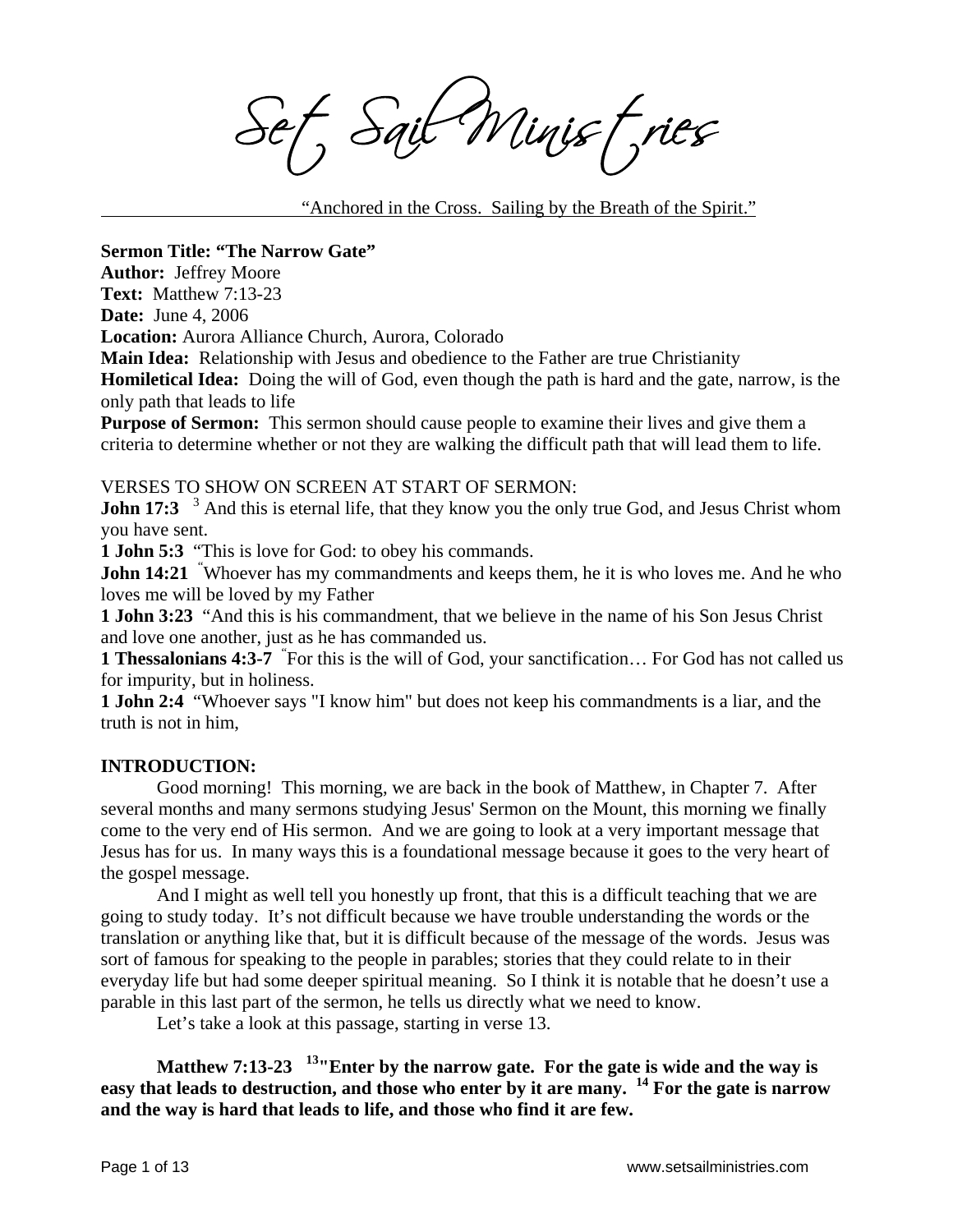**15 Beware of false prophets, who come to you in sheep's clothing but inwardly are ravenous wolves. 16 You will recognize them by their fruits. Are grapes gathered from thornbushes, or figs from thistles? 17 So, every healthy tree bears good fruit, but the diseased tree bears bad fruit. 18 A healthy tree cannot bear bad fruit, nor can a diseased tree bear good fruit. 19 Every tree that does not bear good fruit is cut down and thrown into the fire. 20 Thus you will recognize them by their fruits.** 

<sup>21</sup> Not everyone who says to me, 'Lord, Lord,' will enter the kingdom of heaven, but the **one who does the will of my Father who is in heaven. 22 On that day many will say to me, 'Lord, Lord, did we not prophesy in your name, and cast out demons in your name, and do many mighty works in your name?' 23 And then will I declare to them, 'I never knew you; depart from me, you workers of lawlessness.'"** 

Men and women, if I truly believe the words of Jesus here and I do believe them, then I have to tell you honestly, there may be some of you sitting here today that believe you are Christians, that when you die, instead of spending eternity with Jesus in Heaven you are going to spend eternity separated from Jesus in Hell. [PAUSE] Do I have your attention yet? Listen! The tragedy of this passage is that there are going to be people that stand before Jesus on the day of judgment believing that they are Christians, believing they are safe, that they are saved, believing that they are about to enter eternal rest with Jesus, believing that their good works are were enough to get them in…only to find out that in fact they were wrong, and they will spend eternity separated from God.

I don't want that to be me. And I hope you don't want it to be you. You may say, "But Jeffrey, that's not talking about us, that's talking about the people at the church down the road or people of some other faith." But the point is: Jesus is talking about people who thought they would be let in and they won't.

 Now. Some are you are thinking, "Boy, this is sure an encouraging message." I think that the heart of God is that we be encouraged through this message: encouraged to examine our lives, encouraged to make sure we are on the right path, encouraged to make sure we are in right relationship with God. That we understand what it means to truly know God. So let's go back and look at this passage and see what we can learn.

# **EXPOSITION:**

### **I. The paths we can take (we have a choice).**

### **A. The right answer**

I like how Jesus teaches. He gives the answer to the question at the very start of the lesson. Don't you wish you had some teachers that would have done that? That would give you the answer to the test questions at the top of the page?

Starting back in verse 13, we read, **" Enter by the narrow gate."** Jesus is about to tell us the 2 choices we have, 2 paths we can choose in life and He gives us the right choice up front, and why do you think He does that? Because He wants us to get it right! He wants us to choose the right path.

Jesus starts out talking about gates: Narrow gates and wide gates. What is Jesus talking about? What is this gate? Where is it? Is it a physical or spiritual. Is it when we are born or when we die or in between? Well let me tell you what I believe about this so you have a framework for where we are going: I believe it's a spiritual gate. It's not this door (point to door) or this one, it's spiritual. Here's what I believe the Bible teaches us: the wide gate is when we are born. Each one of us starts out on the easy road through the wide gate. And we can choose: we can stay on the easy path or we can search for the difficult one. But by the time we die, it's too late to change our minds. So somewhere along the easy road, there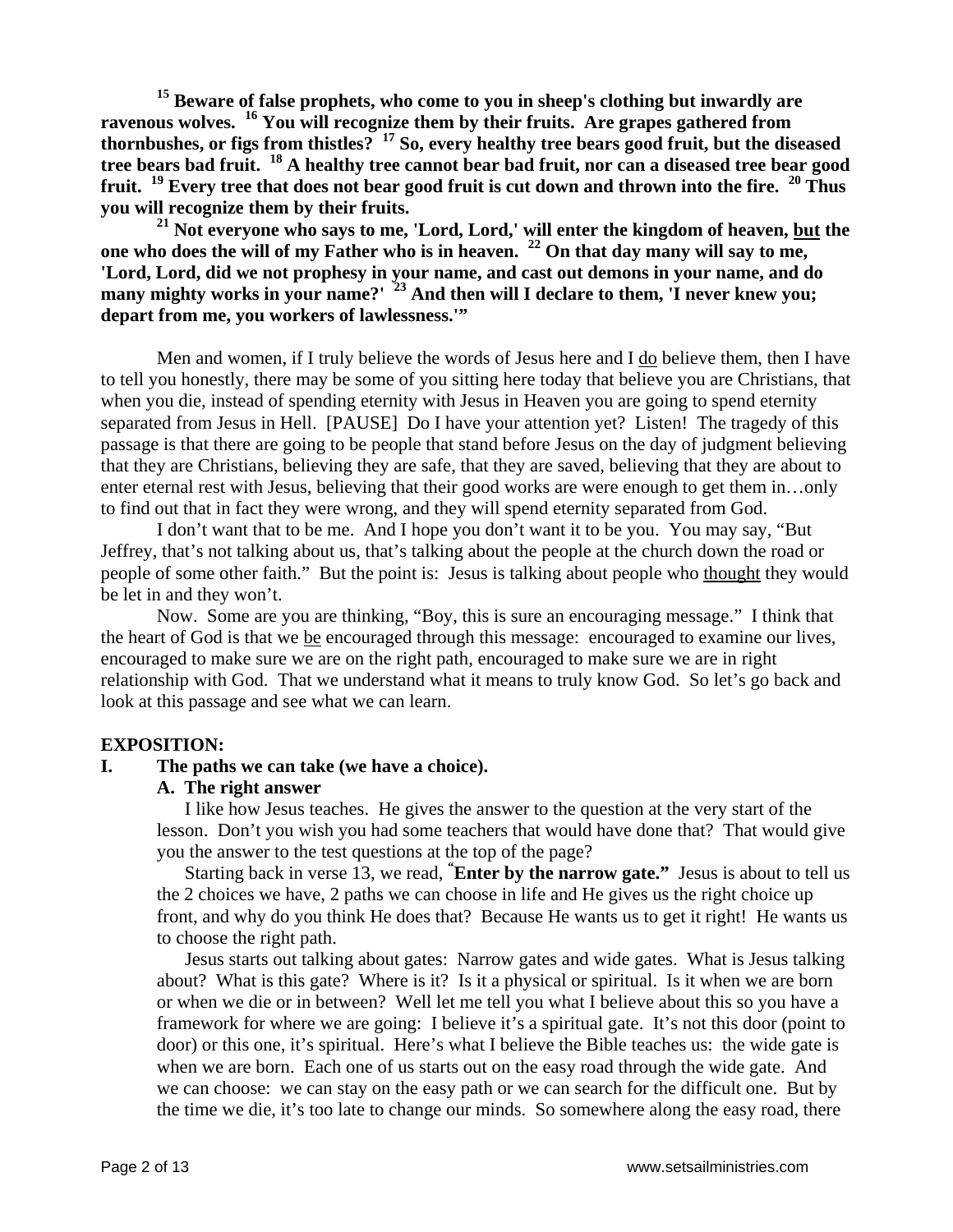is a narrow gate that leads to a difficult path that Jesus expects us to look for. And we are going to see that that gate is Jesus. That is what he means by "gate".

## **B. The wide gate.**

Once he has given us the answer, He goes back and gives us the question. Continuing in verse 13, **"For the gate is wide and the way is easy that leads to destruction, and those who enter by it are many."** There are several observations I want to make about this sentence.

## **1. It's the natural path**

First, the wide gate, that leads to the easy path, that ultimately leads to destruction, is the natural path. Again, it's the path that every one of us starts out on in life. Despite modern philosophy that says, "Man is inherently good" the Bible tells us the opposite. In Proverbs we read, **"There is a way that seems right to a man, but its end is the way to death."** (Proverbs 14:12). Paul tells us in Romans, **"None is righteous, no, not one; no one understands; no one seeks for God."** (Romans 3:10-11). So the first thing we need to realize is that the wide gate and the easy path are very natural for us. It's where everybody starts out.

## **2. It's the easy path**

Second, it's an easy path. "…**and the way is easy that leads to destruction…"** We like easy things don't we? The other day I was looking through a catalog and I found a special cup holder that you could put in your car for your French fries. We like the easy path don't we? ☺ That may be fine for your French fries, but it's not so good in spiritual matters.

**QUOTE:** "There is no difficulty in finding the wide way, you just have to follow the crowd, live as others live, swim with the current. There is no need of a guide to find the wide way, we just have to follow the desires of our own heart, to live without selfdenial, without fear of God." TPC

# **3. Many are on this path**

Now here is the first place where this passage starts to get difficult. Because Jesus clearly says that many are walking down this road that leads to destruction. **"…and those who enter by it are many."** Now some of you are thinking: "Come on Jesus, what are you saying? Are you saying that lots of people are dying and going to hell?" Yes. That is exactly what He's saying. Now the church as a whole has kind of gotten away from talking about Hell…we don't want to offend someone or make them uncomfortable. But Jesus wasn't afraid to speak the truth in love.

There is an old analogy that says if you were walking down the street and noticed a family having dinner in their dining room and you noticed the whole other end of their house was completely engulfed in flames, would it be more loving to let them enjoy their dinner…or go and tell them, "Hey, your house is on fire. GET OUT!" That is kind of what Jesus is doing here. He's basically saying to the people, "Many of you are on the wrong path and if you don't search for the right path, you're not going to like where you end up." We are going to see later, that this is not God's intent, for us to end up separated from Him forever, but Jesus is giving us an accurately assessment of the world around us.

It's like this picture here on the screen.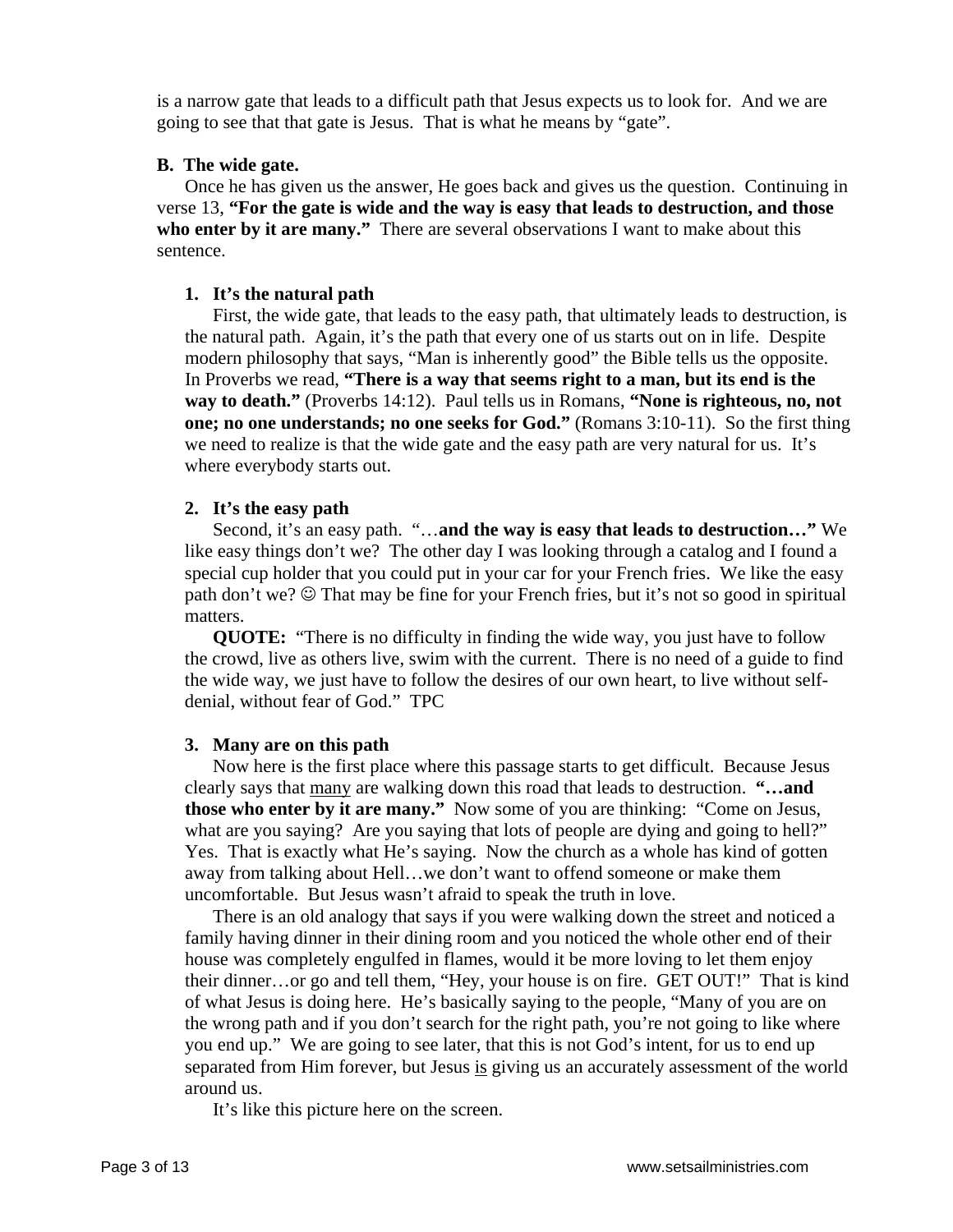

We laugh, but many people are on this road right now in their life. We all start on the wide, easy path. That path is wide enough for people of other religions, it's wide enough for people of no religion and it's even big enough for people who call themselves Christians, but who don't have a relationship with Jesus.

## **C. The narrow gate.**

So now Jesus moves on the narrow gate in verse 14: **"For the gate is narrow and the way is hard that leads to life, and those who find it are few."** Now again, I want to make some observations about this verse.

### **1. We must search for the narrow gate**

First, did you notice when he talked about the wide gate and the easy path, there was no mention of searching for it? He simply says, "there are lots of people on the easy path." But now look what he says about the narrow gate: **"those who find it are few."**  What He is saying here is that in order to get onto the right path through the narrow gate, there is actually going to have to be some effort on our part. We are going to have to do some searching, some seeking for the right way.

I like this quote from the Pulpit Commentary. **Quote**: "No one can become a Christian without an effort. We do not drift into the kingdom, nor do we grow up into it unconsciously. Even the children of Christian homes need to come to a decision and make a deliberate choice. Moreover, there are sins to be repented of, evil habits to be renounced; pride must be humbled, and the simple trust of a little child attained. We become Christians by complete surrender to Christ."

So if we are going to enter through the narrow gate, we are going to have to look for it. I believe we enter the narrow gate when we first enter into a relationship with Jesus; when we become a disciple or follower of Jesus.

# **2. It is not an easy path**

But entering through the narrow gate that is Jesus is just the start: after that we have a narrow, difficult path ahead of us that we must stay on. **"…the way is hard that leads to life…"** And frankly, I think that is why some people don't choose the narrow gate, or else fall back onto the wide, easy path even after they have started down the difficult one.

The Greek word for "hard" there (thlibo) is not an adjective that is describing the path, it's actually a verb. It means "to press or afflict"; it implies action. It means that when we walk down the narrow path we are going to be pressed or squeezed. So if you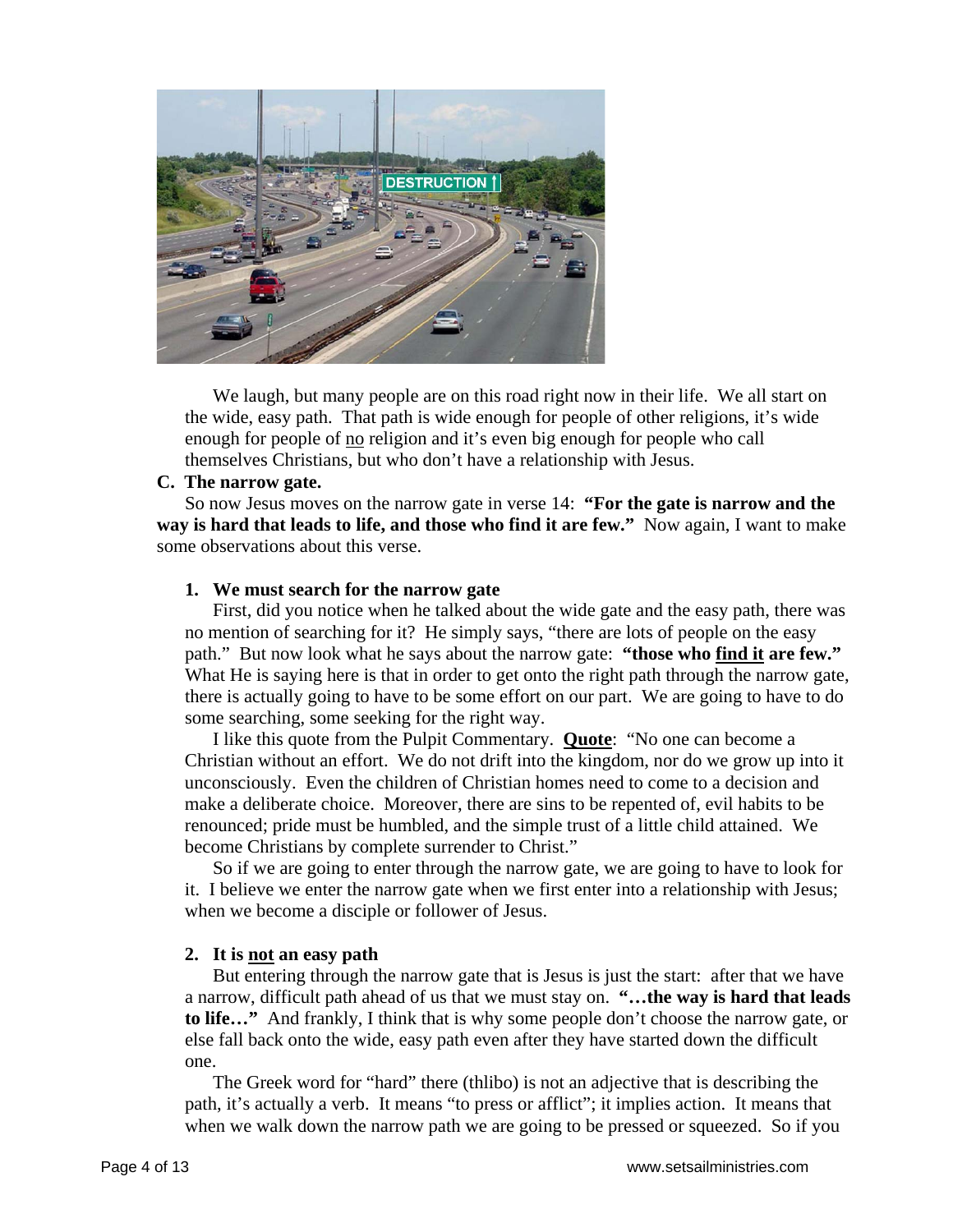are not feeling pressed or squeezed as God leads you down the narrow path, if instead you are feeling like you are in a wide open space…then you might ask Jesus to help you see which path you are on. It's not an easy path that leads to life, in fact in other places Jesus tells us we must take up our cross daily and follow him and sometimes we are tempted to return to the easy path. But I think that is the reason Jesus tell us about it beforehand: so that when the path gets difficult, we are ready for it, we are expecting it. The good news is that this is the same path that Jesus walked down when He was on earth, so He knows how to help us on our path.



### **3. Few are on this path**

Third, Jesus says that **those who find the narrow gate are few**. You know, that is really tough. To know that of all the people alive today, only a relative few have such a close relationship with Jesus that they are going to be in Heaven with Him after they die.

In 2 Peter we learn that, **"The Lord…is patient toward you, not wishing that any should perish, but that all should reach repentance." (2 Peter 3:9-10)** God desires that every person come to know him…but he still gives us a choice. He doesn't push us into a relationship with Him. And unfortunately, many people decide to stay on the wide path. They don't answer when He calls.

Jesus made it clear how we can come to repentance and come back into relationship with God: He said, **"I am the way, and the truth, and the life. No one comes to the**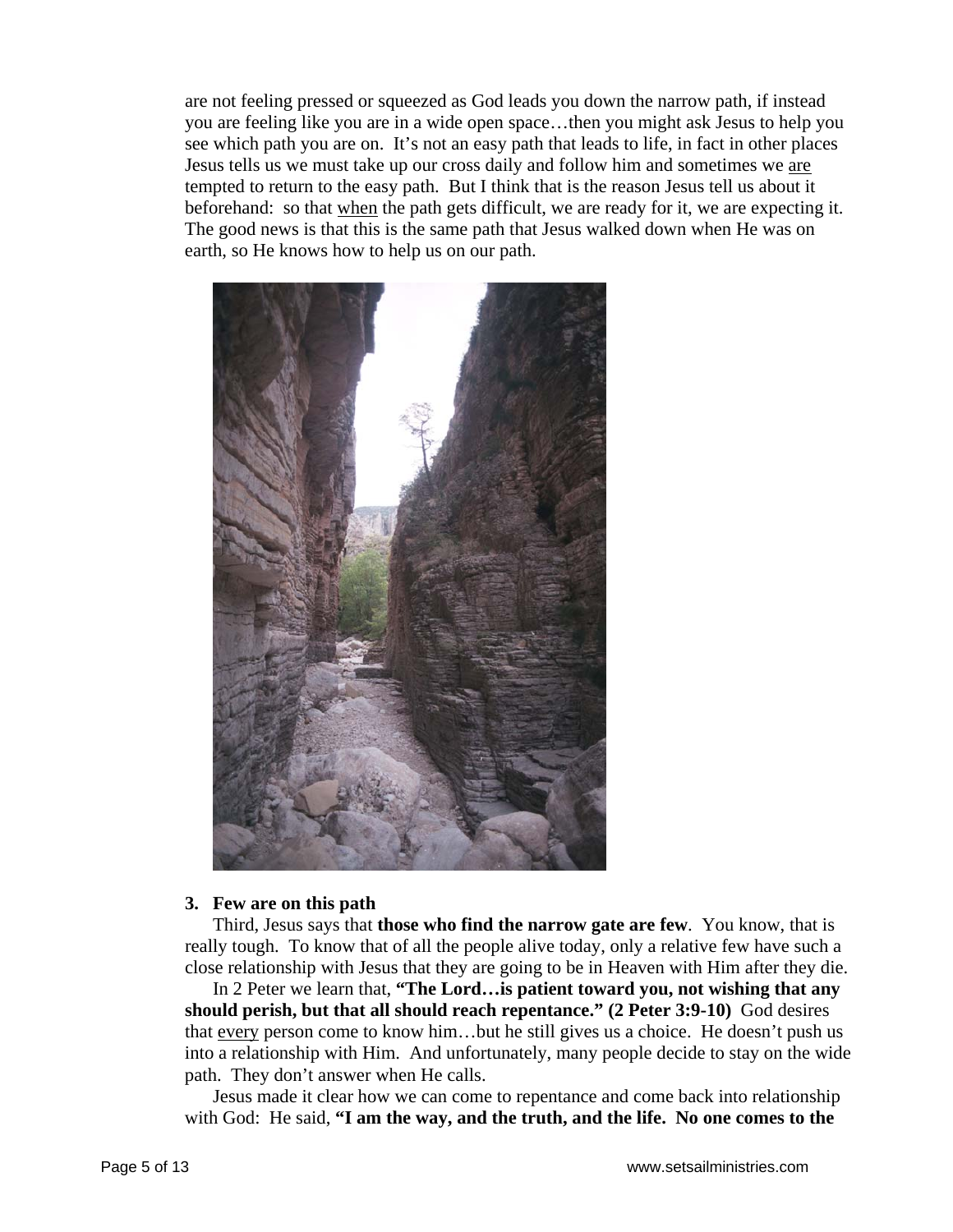**Father except through me."** (John 14:6) Jesus himself is the narrow gate. He is the only way that we can know God.

**READ:** "The good news is that the narrow gate, though it is narrow, is open to everyone. For as long as we are alive on this earth, we have the opportunity to enter the narrow gate, to begin a relationship with Jesus. A few weeks ago, we studied **Matthew 7:7 "Ask, and it will be given to you; seek, and you will find; knock, and it will be opened to you."** When we knock on the narrow gate of Jesus, He is faithful to open the gate for us." **" Enter by the narrow gate."** For that is the only gate that leads to life.

# **II. Watch out for those who would lead you down the wrong path.**

## **A. Beware of false prophets**

Moving on to verse 15, Jesus says, **"Beware of false prophets, who come to you in sheep's clothing but inwardly are ravenous wolves."** So now Jesus is talking about false prophets. What is he trying to tell us? Well, as always when we study the Bible, we need to look at the passage in its context. He just told us that we need to be diligent to make sure we are on the right path. And in that context, I think what he is doing is giving us a warning: He's saying "be careful who you listen to, be careful of which teacher you sit under, be careful what books you read because there are false prophets or false teachers, false preachers out there who will lead you down the wrong path." Oh they may look good on the outside, their message may sound good, but when you really listen to them and compare them with God's word, they don't hold up.

We sometimes think of false prophets as someone, maybe a TV evangelist who is deliberately trying to take advantage of people, and that can certainly be 1 example, but could it also be those who are simply preaching the wrong message? Could it be someone who is preaching an easy path, a message that everyone is going to be saved if you just do good and be the best you can be? Could it be someone who is saying "follow me" instead of "follow Jesus"?

1 John 4:1 tells us, **"Belov-ed, believe not every spirit, but try the spirits whether they are of God: because many false prophets are gone out into the world."** 

## **B. How do we judge a prophet?**

## **1. By their fruit**

So how do you know? How do you know if a prophet or a preacher is from God or is a false prophet? Jesus tells us. Continuing in verse 16: **"You will recognize them by their fruits. Are grapes gathered from thornbushes, or figs from thistles? So, every healthy tree bears good fruit, but the diseased tree bears bad fruit.** 

When I first read this, it was a little confusing. I read words like "good" and "bad" in terms of quality and I thought it was strange for Jesus to say that a good tree could not produce bad fruit. I mean, even the best apple tree occasionally produces some apples that don't look good or aren't fully developed, right? But as I studied this passage, God showed me something: when he says "good" fruit, he's not talking about quality, or how good the fruit looks, he's talking about the type of fruit, see He says, "…**every healthy tree bears good fruit."** 

The good fruit is just a byproduct of a good tree. If you are an apple tree, you are going to make apples, right? Now one tree may make a lot of apples, and another may make only a few apples, but they're still apples. Jesus is not saying that an apple tree will never produce an apple that is not fully formed, he is saying that a thornbush is never going to make an apple. Do you see the difference?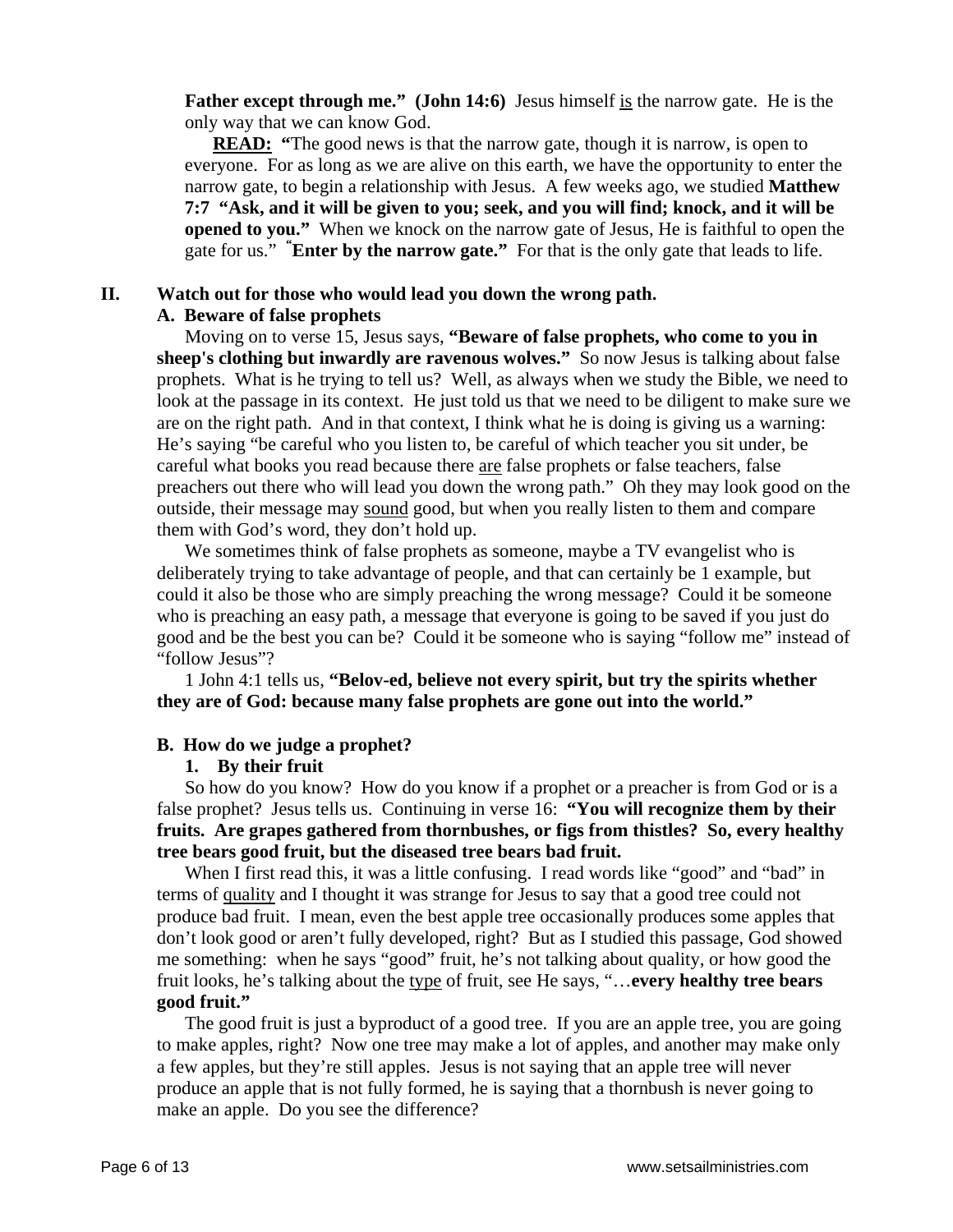And what he is implying is that a person who has a relationship with Jesus is like a good tree. You may have less fruit in some seasons and more in others, you may have more or less fruit than another believer, but regardless of the quality or the quantity, it is good fruit.

And likewise if you do not know Jesus, you are like a thornbush or a thistle and no matter how many good things you do, it's never going to be good fruit.

I like what the Matthew Henry Commentary says about this:

**QUOTE:** "Just as an apple may be stuck on a thornbush, or a bunch of grapes may be hung on a thistle, so may a good truth, a good word or action, be found in a bad man, but you may be sure it never grew there."

### **2. What does the fruit look like?**

What kind of fruit is Jesus talking about? A good place to start is the fruit of the spirit because if we have a relationship with Jesus then the Holy Spirit is going to be growing this fruit more and more in our lives.

Galatians 5 says, **"But the fruit of the Spirit is love, joy, peace, patience, kindness, goodness, faithfulness, gentleness, self-control…"** We can recognize people by their fruits. If we are saved, we should be able to see some of the good fruit being produced in us, even if it's only a little.

And did you notice what is not on this list?: good works; doing good things. There is no mention of helping others or telling others about Jesus or anything like that. The fruit of the Spirit is primarily attitudes of our heart, although some certainly get expressed towards others people.

So He says, **"Thus you will recognize them by their fruits."** We can judge a prophet or a pastor by the fruit of the spirit that we see growing (or not) in their life and what he or she is helping to grow in others. And we shouldn't judge based on a single piece of fruit, but on the pattern of fruit we see in their life. We all make mistakes, that's part of being imperfect humans, but what is the overall pattern that we see in their lives? Look at it. If their fruit is good, then don't be afraid to let them lead you down the right path. If it's bad, then down let them lead you anywhere!

## **III. Entering the Kingdom of Heaven**

Finally we come to one of the most difficult teachings of the New Testament, maybe the most difficult in my mind and the last teaching of Jesus' sermon on the mount.

#### **A. Those who don't know Jesus will not enter**

In verse 21, Jesus says, **" Not everyone who says to me, 'Lord, Lord,' will enter the kingdom of heaven, but the one who does the will of my Father who is in heaven."**

We are going to come back to the last part of this verse in just a minute but for now let's look at the first part, **"Not everyone who says to me, 'Lord, Lord,' will enter the kingdom of heaven…".** And let me ask you a question? Does this disturb you? It disturbs me. Let me tell you why: there are a lot of people in our world that don't know Jesus and frankly could care less about knowing him and if you told one of those people that knowing Jesus is the only way to get to Heaven, then mostly of them would honestly say, "Then I am not going to be there, because I don't know Him."

But this is not the situation that Jesus presents. Jesus is telling us about another group of people: a group that claims to know Him. Look at the verse, they call Him Lord, and they do good things and maybe they go to church every Sunday, and maybe they even pray and read the Bible and maybe some of these people are some of you, I don't know, but the point is that they believed they were saved [PAUSE] but they're not.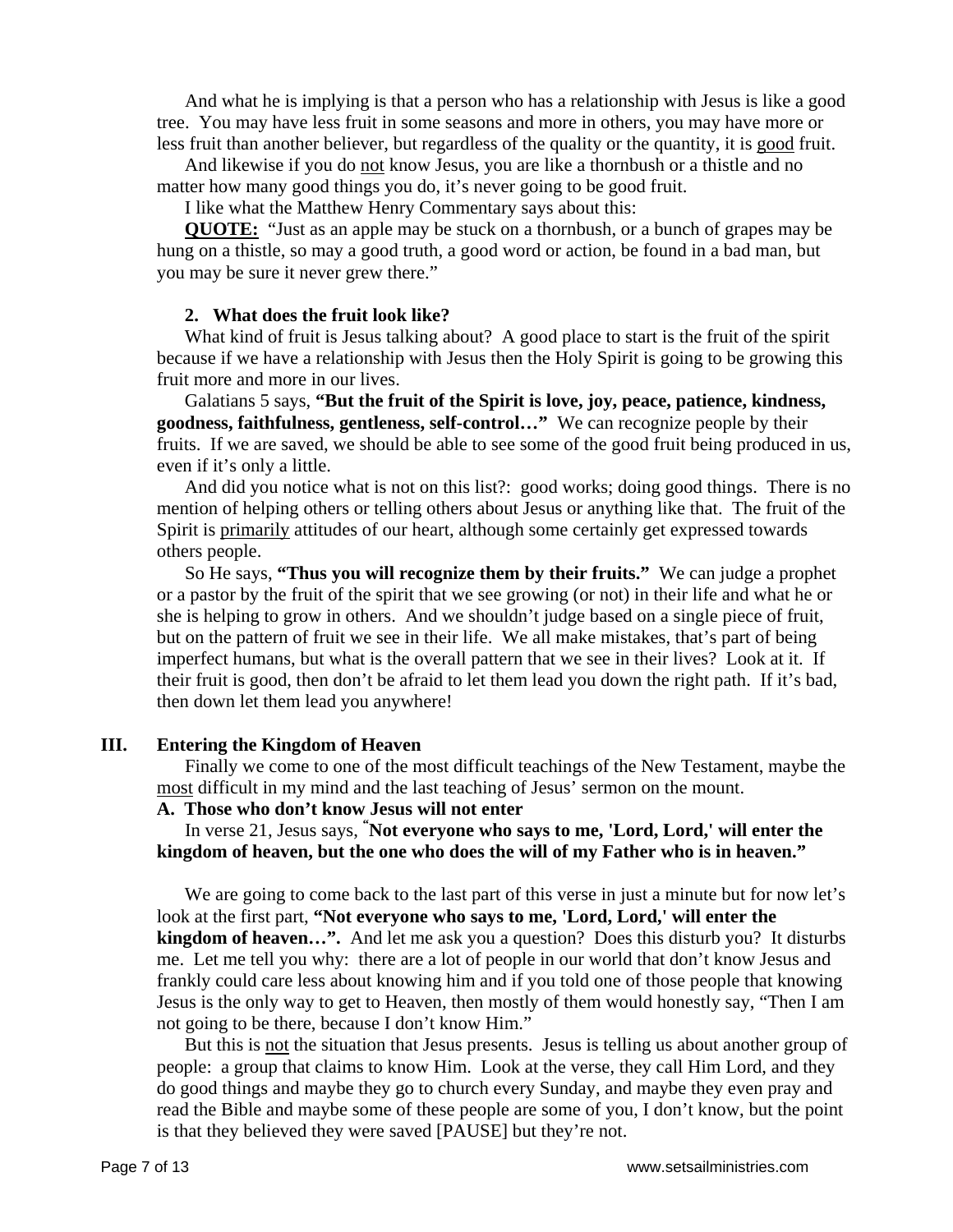And just to make sure we get the point clearly Jesus gives us an example. And again, it's at this point that Jesus stops talking about gates and fruits and things like that and he tells us plainly what he means. It's almost as if he is saying, [SHOUT] "Hello! I want you to get this. I want you to understand. I want it to be very clear. I don't want any chance that you might misunderstand." And here is what He says in verse 22:

**"On that day** (and when he says 'That day', he is referring to the day of judgment when each of us with stand before Jesus and give an account of our lives) **On that day many will say to me, 'Lord, Lord, did we not prophesy in your name, and cast out demons in your name, and do many mighty works in your name?' And then will I declare to them, 'I never knew you; depart from me, you workers of lawlessness.'"**

And I think that the hardest part of this teaching is who he is talking to: he is talking about people who call Him Lord, He's not talking about non-Christians here, he's not talking about people of other religions, he's talking about Christians, or at least people who call themselves Christians. And even more he's talking about people who not only call Him lord, but who are doing good things, great things, even miraculous things in his name. These might be people who we would look at and say, "wow, they must be a really strong Christian just look at all the good things, all the miracles they are doing." But Jesus says, "I don't know you." See, it's not about what we do it's about who we know and our relationship with God through Jesus.

Even if you stand here and preach God's word like I am doing or even if you go to New Orleans or Africa on a mission trip, those are good things, but it doesn't mean you are going to heaven when you die. We talk a lot about being "missional" around here. Let me tell you, that may be a fine way to reach out to others, and truthfully being missional is really just living life the way God intended for us too, but if "being missional" is just something that you do, and it is not a result of your relationship with Jesus, then it's worthless to you in eternity. I mean, what are you going to say: "Jesus, you have to let me in because I was missional? But Jesus I was Purpose-Driven?"  $\odot$ 

Jesus is telling us clearly, "It's not about doing. It's not about how big of a miracle you can do. It's first and foremost about a relationship, (remember the first and greatest commandment to love God with everything you have). If you don't know Jesus, if you are not in a growing relationship with Him and his Father, then you can be missional all day long, and you can tell lots of people about Jesus and you may even do some great things and even cause others to begin a relationship with Jesus, themselves, [PAUSE] but if you do not get to know him while you are on earth then you will spend eternity separated from Him, I don't care how missional you've been. Get to know God.

There is an interesting story in the Old Testament concerning a boy named Samuel who grew up to be the first great prophet of Israel. When he was a boy, his mother dedicated him to God and left him with the priests to serve at the temple. Listen to these verses about Samuel from 1 Samuel chapter 2

- "And the young man Samuel grew in the presence of the LORD." (**1 Samuel 2:21)**
- "Now the young man Samuel continued to grow both in stature and in favor with the LORD and also with man." (**1 Samuel 2:26)**.
- But then in chapter 3 it says, "Now Samuel did not yet know the LORD, and the word of the LORD had not yet been revealed to him." (**1 Samuel 3:7)**

Do you find this interesting? I do. That even in the Old Testament, a person could be living in the temple, serving God faithfully, a person could be very busy for God and yet not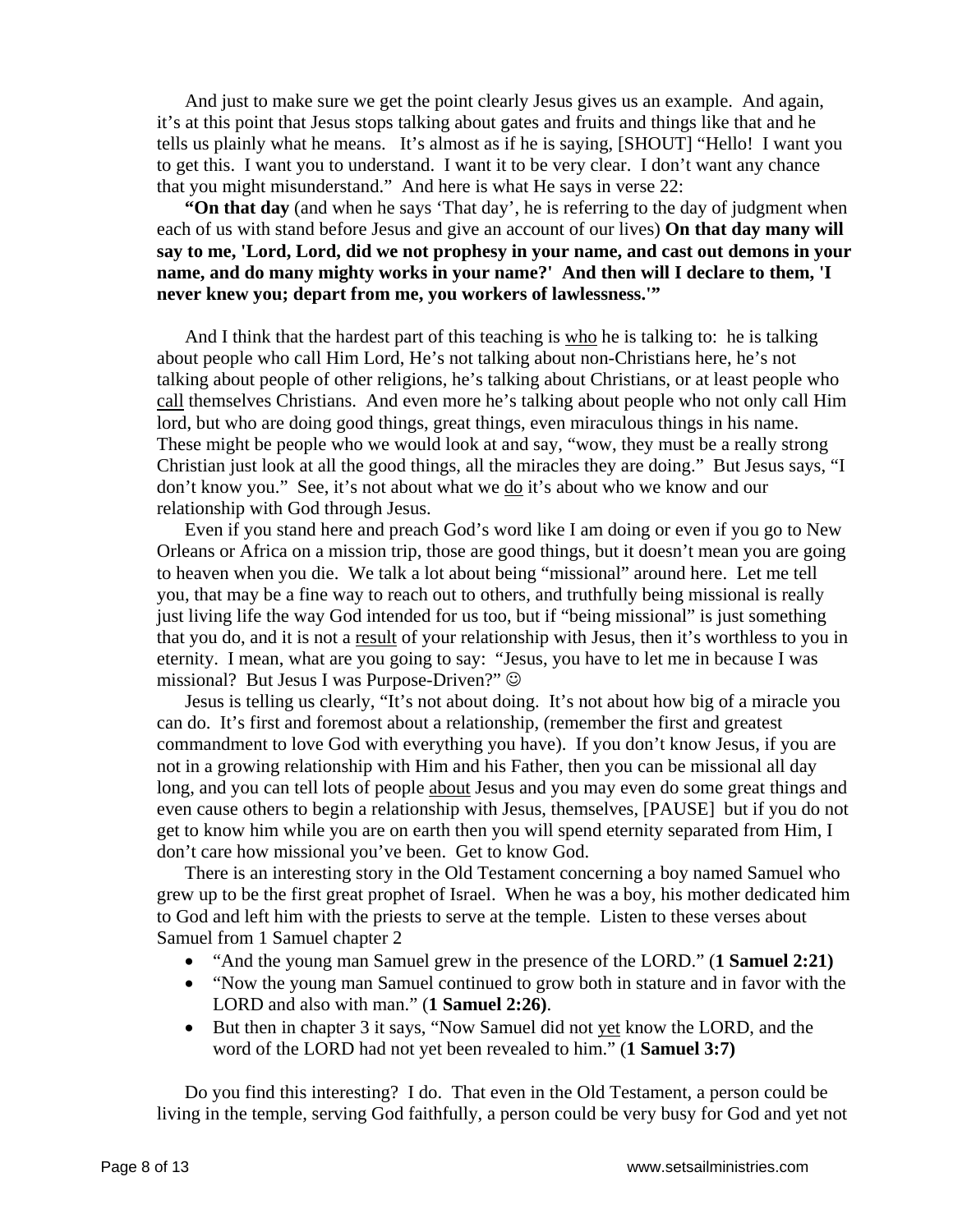yet know Him. Now of course, Samuel went on to know God very closely and God used him greatly, but my point is that doing good things does not equal a relationship with God.

#### **B. Instead they are told to "depart"**

So to this group of people who thought their good works would get them a place in heaven, Jesus says: **"And then will I declare to them, 'I never knew you; depart from me…'"**

I find it odd for Jesus to say that he never "knew them". I mean, He's God; He knows everything! So I looked at the Greek word translated 'to know' there. And do you know what it means? It means a very close, intimate knowledge. The Jews actually used this word to refer to physically intimacy between a husband and wife; that's how strong this word is. Jesus is not saying that he doesn't know their name; He's saying there is no relationship with them. There is no connection.

Jesus told a parable once and he said he is like a vine and we are like branches, and if we lose our connection to Jesus, to the vine, we're not going to last long. That's what I am talking about when I say "Do you know Jesus?" I don't mean do you know who he is…I mean to you have a connection with Him, are you experiencing relationship with Him, are you constantly knowing him deeper and deeper, and are you longing for more of Him…or are you satisfied where you are.

Last time I preached we talked about Mary and Martha. Martha was busy doing things and Mary was sitting at Jesus feet hanging on his every word. Which one are you most like? Jesus said that Mary had chosen what was better. Are we listening or doing?

**"…depart from me…"** These are not words you want to hear from Jesus: I tell you the truth: you will only hear them once. When Jesus came to earth the first time and as long as we are on the earth, Jesus words to us are: "Come to me. Come to me all you who are weary and heavy burdened. Come to me all you who are hungry and thirsty. Come to me. I am all that you need. I will give you rest, and living water. Just come to me."

But when we die, or if Jesus comes back to earth first, the time for coming to him will be over. And to those who have not come to Him by that time, he will say, "Depart from me." And there is only 1 place that you can go and not be in Jesus presence. And that place is called Hell.

#### **C. Any work done outside of relationship with Jesus is sin**

It's interesting that Jesus doesn't just say, "depart" but He says, **"...depart from me, you workers of lawlessness."** The New Living Translation says, **"Get away from me, you who break God's laws."**

This might be the most disturbing part of the whole passage: this idea that we could do good things and still have Jesus say our good deeds are worthless. I mean, "okay, so we didn't get into heaven, but couldn't Jesus at least say we did some good things?" How do we explain this?

It's like this: when Jesus was asked what was the greatest commandment, He said, the first and greatest commandment is to love God with everything you are and everything you have, and he added, and the  $2<sup>nd</sup>$  is to love your neighbor as yourself. Now, we talk a lot about loving your neighbor as yourself, and obviously by the emphasis Jesus puts on it, it is important. But men and women, I'm going to tell you as plainly as I know how this morning: listen, if you get one thing out of this message this morning, hear this clearly:

The first and greatest commandment, to love God with everything we are, is first and greatest for a reason and here is the reason: because if you are not loving God with all of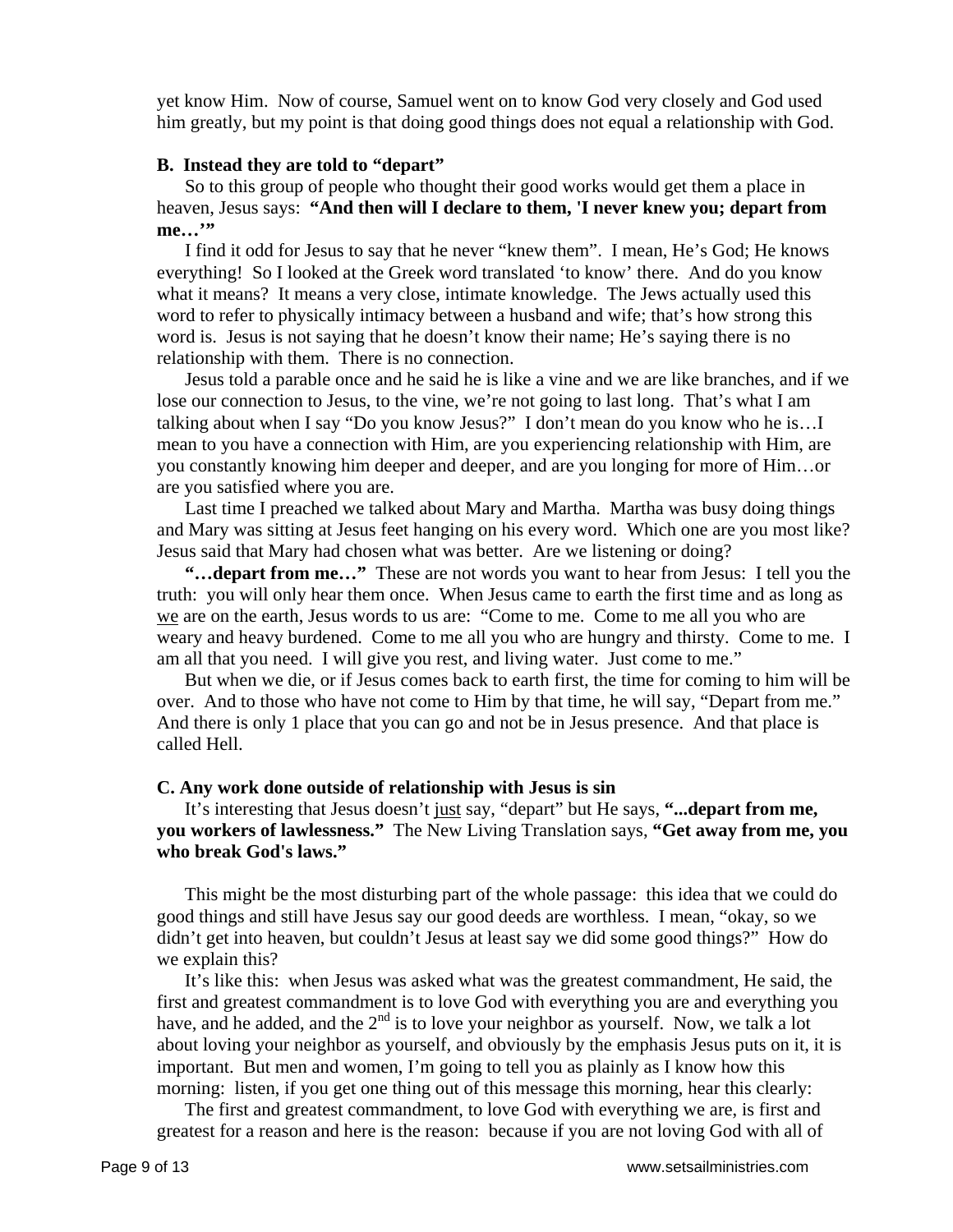your heart, soul and mind, then ultimately it does not matter what good things you do, or how many neighbors you love and serve or how much better the world is because you passed through, when you die, you will realize that your life was pointless, meaningless, and that all the great, helpful things you did were worthless, and in fact were actually sin in God's eyes, because: you did good things, but you ignored the most important thing. Loving your neighbor will never make up for disobeying the command to love God.

Hear me clearly, [PAUSE]. If, you, do, not, know, Jesus, then, it, does, not, matter, what, good, things, you, do, they, are, worthless.

See, we are supposed to be doing good things, but the good things that we do must flow from our relationship with Jesus, not in place of it. God doesn't accept us because of the good things we do, He accepts us because of our relationship with Jesus, and then He calls us to do good things.

### **D. Those whose relationship with Jesus causes them to do the will of God will enter**

Now we left out one phrase that I said we would come back to and here it is: **" Not everyone who says to me, 'Lord, Lord,' will enter the kingdom of heaven, but the one who does the will of my Father who is in heaven.** 

So who are those who will enter the kingdom of heaven?: Those who do the will of God. Those who have a relationship with God, and who prove that they have that relationship by listening to His Spirit and obeying. These are the ones who will enter the Kingdom. We'll talk more about God's will in just a minute.

### **E. Balance: we were created for good works**

There is one more thing I want to cover before we end with some points of application. We've been talking about how it's not about good works. And that is true. But there is a balance to this also. Once we have that relationship, God will begin to move us into doing His will as our relationship develops.

Ultimately, we need to avoid the extremes and stay balanced. One extreme says, "I don't need a relationship with God, I will just do good things and that will save me." We've already seen that that is not true. Another extreme says, "Well if I have a relationship with God, that's all I need, I don't need to do anything else." But that is not true either. Let me show you why.

When we became a Christian, the only reason God didn't take us to heaven right away is because He has work for us to do on Earth. And guess what? Some of the things he wants us to do are: healing the sick, prophesying, casting out demons and doing amazing miracles and mighty works in his name. Ephesians 2:8-10 really ties these 2 concepts together: **"For by grace you have been saved through faith. And this is not your own doing; it is the gift of God, not a result of works, so that no one may boast. For we are his workmanship, created in Christ Jesus for good works, which God prepared beforehand, that we should walk in them."** The Bible is clear: we are not saved by good works…but we were created to do good works.

We saw a few minutes ago a group of people that Jesus tells to "depart". There is another group that he says that too that we need to look at. It's a whole 'nother sermon, but let me draw 1 conclusion for us today. The passage is in Matthew 25 and if you don't recognize it, I encourage you to go back and read it sometime.

But Jesus is again talking about the day of judgment and He says that he is going to separate people to his left and right and to one group He'll say, "Come into heaven with Me" (That's my paraphrase) because "**I was hungry and you gave me food, I was thirsty and you gave me drink…I was sick and you visited me, I was in prison and you came to**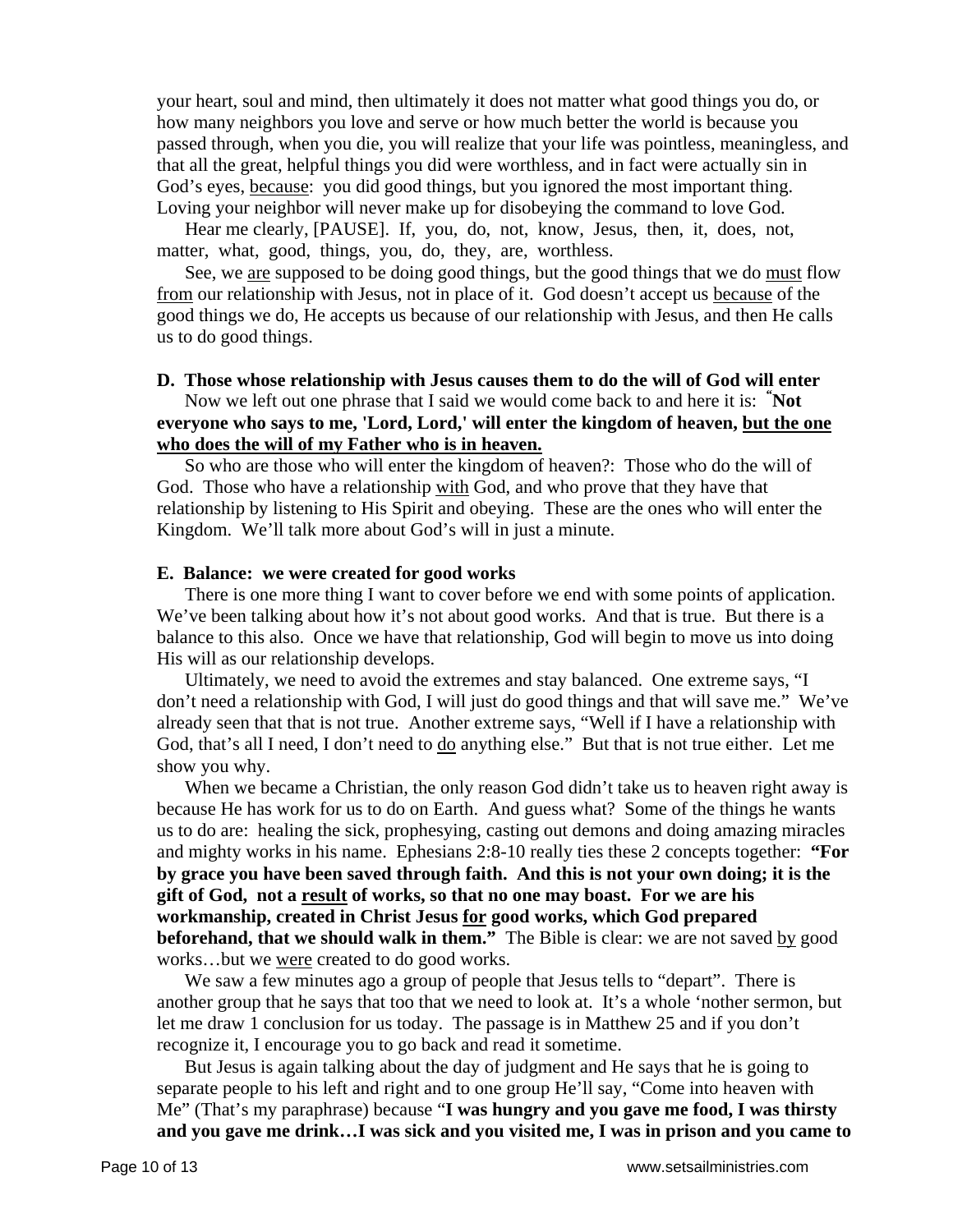**me."** And the people say, "Jesus, when did we see you like that and help you?" And Jesus says, "**Truly, I say to you, as you did it to one of the least of these my brothers, you did it to me."** 

And then to the other group he says, "**Depart from me…into the eternal fire prepared for the devil and his angels. For I was hungry and you gave me no food, I was thirsty and you gave me no drink…"** And this group says the same thing, "Jesus, when did we see you like that and not help you?" And Jesus says, "**Truly, I say to you, as you did not do it to one of the least of these, you did not do it to me." And these will go away into eternal punishment, but the righteous into eternal life." Matthew 25:32-46**

Now that is a long story to say this: there is a balance to the Christian life. We must keep the first commandment first and  $2<sup>nd</sup>$  commandment second…but we must keep both. If we neglect the first and greatest commandment, then it doesn't matter if we keep the second or not. But if we really have a relationship with Jesus, he is going to move us toward keeping the second commandment because it's His heart to reach out to others through us.

### **APPLICATION:**

If we step back and look at the big picture, we see in this passage that Jesus has given us 3 examples of pretenders: the false prophet, who appears to be a sheep, but is really a wolf, the do-er of good things who believes he is a Christian, but really doesn't know Jesus, and next week we'll talk about the foolish builder who built his house on the sand, it looked great on the outside, but in the end it was worthless because it was washed away in the flood because he ignored the foundation.

But God doesn't want us to be pretenders; He wants us to be real. We've heard some strong words today, but what do we take away from this message?

### **1. Examine which path you are on. For some it's obvious, for others it's subtle.**

The first thing is that we need to examine which path we are on. **Proverbs 14:8 "The wisdom of the prudent is to give thought to their ways…"**(NIV) They think about where they are going. Wise people ask, "Does the path I'm walking lead to a place that I want to go? If I keep heading this way, will I like where I arrive?"

In 2 Corinthians Paul tells us to, **"Examine yourselves, to see whether you are in the**  faith. Test yourselves." 2 Corinthians 13:5. And Paul is talking to Christians here and saying, "Be sure. Be certain. Make sure you are on the path that leads to life. Make sure you are not just playing games."

Here are some questions to ask: Are you loving God more than anything and everything else? Now that may look different for each of us. I can't prescribe what that relationship is going to look like. But I can tell you that if you are not spending time with God, if you are not listening to God and obeying what He says to you, then you may not have the relationship you think you have.

And then after you've answered the first question: are you loving your neighbor as much as you love yourself? And are you loving your Christian brothers and sisters better than you love yourself?

### **2. How to find and walk through the narrow gate.**

So maybe you examine yourself and realize that you are still on the wide, easy path, that you have never walked through the narrow gate, but you want to, what do you do?

Jesus said that He is the gate or the door. In John's gospel Jesus compared us to sheep and he says: **"Truly, truly, I say to you, I am door of the sheep…If anyone enters by**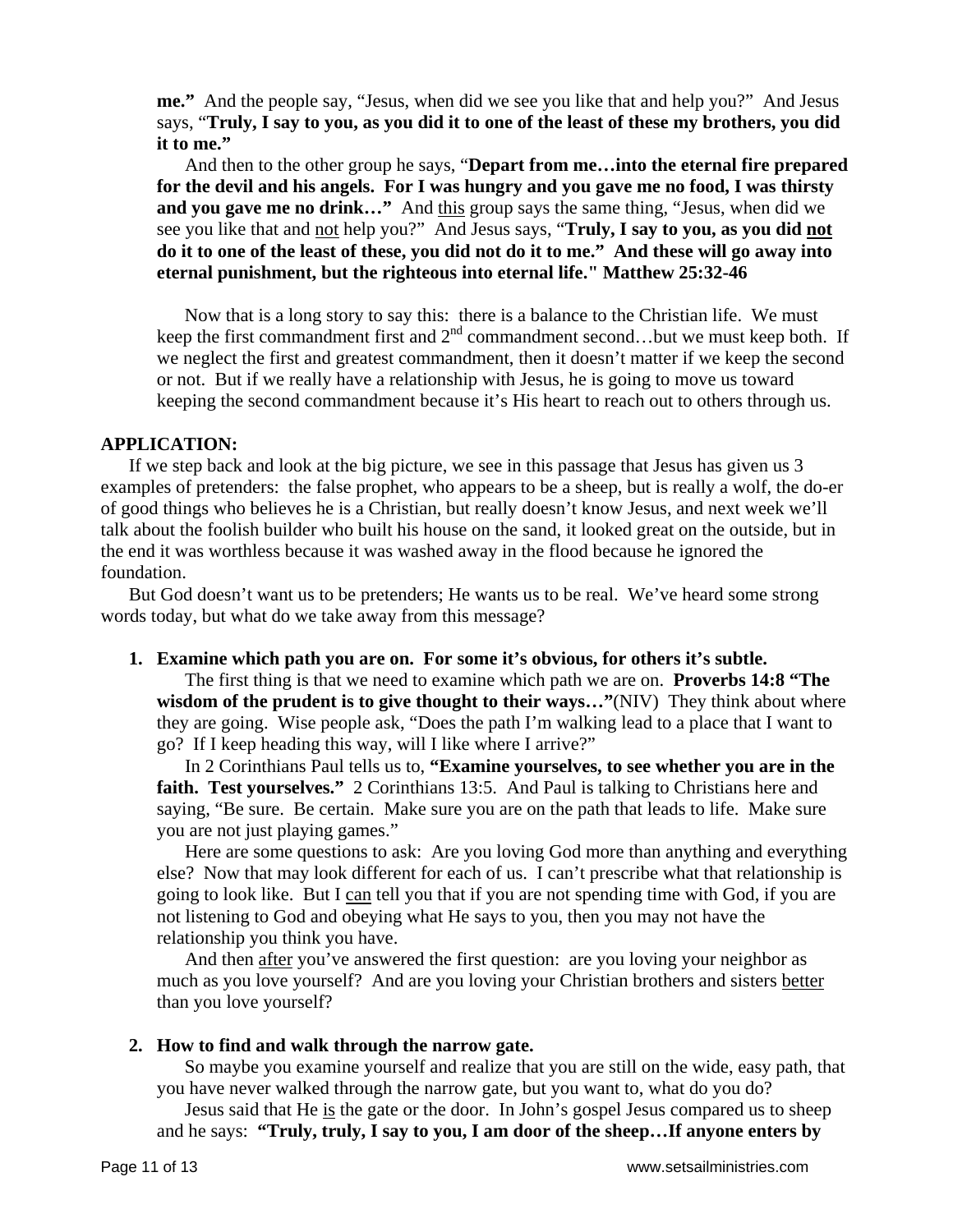**me, he will be saved and will go in and out and find pasture." John 10:7, 9** Jesus is the only way to enter into relationship with God. He is the narrow gate that we must enter through.

And the good news is this: as long as you are alive on this earth, that gate is still open to you. In the Old Testament book of Joel God says, **"…even now…return to me with all your heart, with fasting, with weeping, and with mourning; and rend your hearts and not your garments." Return to the LORD, your God, for he is gracious and merciful, slow to anger, and abounding in steadfast love…" Joel 2:12-13** Even now. Even now, no matter what you have done, no matter what your life has been like in the past, even now, return to the lord and he will accept you will open arms. But don't delay, don't put it off, because none of us know the day we will die.

#### **3. How to "do the will of God": obedience**

So you've examined your life, you've walked through the narrow gate, what now? What did Jesus say? "Only those who do the will of God will enter the kingdom of heaven" And how do we do the will of God? One word comes to mind: obedience. Obedience.

Obedience demonstrates a number of things. First it shows we have a relationship with God. Then it shows we are hearing from God. Last it shows that we love God enough to do whatever He asks us to do. And what is the will of God for our lives? Well there are some general things God requires of us and there are more specific things he may ask each one of us to do. I can't help you with the specifics other than to tell you to listen and obey.

The general things are things that are stated in the Bible: We saw some of these on the screens at the beginning of the message. God desires that we enter into a relationship with Him through His son, Jesus, that's salvation; then he desires that we allow his Holy Spirit to make us more like Jesus in every way, that's sanctification; then He wants us to be doing the good works he created us to do.

### **4. Is there assurance for our salvation?**

At this point some of you may be wondering: "So, is there any assurance for our salvation or do we have to live in constant fear of whether or not we are on the right path? Can we wander off the narrow path or not?"

Well, without going into another sermon on "once saved, always saved" let me just say this. God is the one who saves us; we don't save ourselves. And God is able to keep those that He has saved. Our responsibility is to examine ourselves, and ask God to keep moving us closer and closer to him.

Yes, there is assurance of our salvation…if we know Jesus.

**"…God gave us eternal life, and this life is in his Son. Whoever has the Son has life; whoever does not have the Son of God does not have life. I write these things to you who believe in the name of the Son of God that you may know that you have eternal life." 1 John 5:11-13**

Some of you are thinking, "Jeffrey, why are you being so harsh with us? Why so blunt, why are you making us question our salvation? Can't you be easy on us? My answer to you is, "No, I can't". And do you know why? The Bible says that as a teacher, I am going to be judged on what I taught. (James 3:1) And so I know that one day,  $\underline{\Gamma}$  m going to have to stand before Jesus and give an account of what I taught you about God's word. And so is Jonas. And so are any of you who teach others. And so I can't: I can't stand here and tell you to just say you love Jesus and then live however you want. I can't tell you to just come to church on Sunday and help your neighbor once or twice and I'm sure everything will be fine. I can't tell you those things, when God clearly says that is not true, when he says there